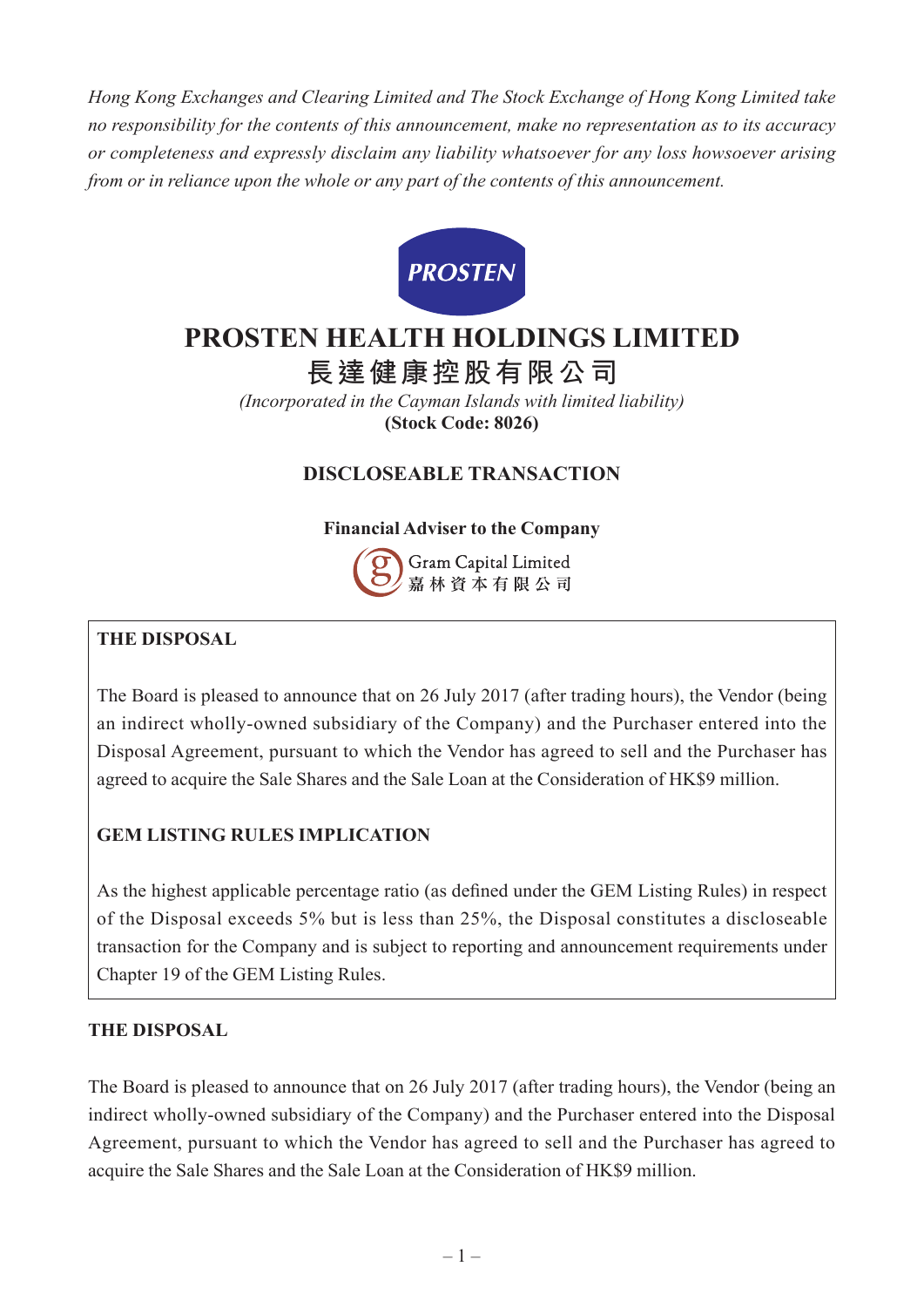Set out below are the principal terms of the Disposal Agreement:

## **Date**

26 July 2017 (after trading hours)

#### **Parties involved**

#### *Vendor*

Meteor Storm Holdings Limited, an indirect wholly-owned subsidiary of the Company

#### *Purchaser*

Mr. Zhang Xiaozheng (張小崢)

To the best of the Directors' knowledge, information and belief having made all reasonable enquiries, (i) the Purchaser and its associates are Independent Third Parties and do not hold any Shares or other convertible securities in the Company as at the date of this announcement; and (ii) there was no previous transaction or business relationship among the Company, the Purchaser and/ or its associates in the previous 12 months which would result in aggregation under Rule 19.22 of the GEM Listing Rules.

#### **Subject matter**

Pursuant to the Disposal Agreement, the Vendor has agreed to sell and the Purchaser has agreed to acquire the Sale Shares (representing the entire issued share capital of the Target Company) and the Sale Loan.

## **The Consideration**

The Consideration for the Disposal is HK\$9 million and shall be payable by the Purchaser in cash within 15 business days from the date of the Disposal Agreement.

The Consideration of HK\$9 million was arrived after arm's length negotiations between the Vendor and the Purchaser after taking into account of the consolidated net liabilities of the Target Group attributable to the Vendor of approximately HK\$2.3 million as at 31 March 2017 and the amount of the Sale Loan of approximately HK\$10.9 million.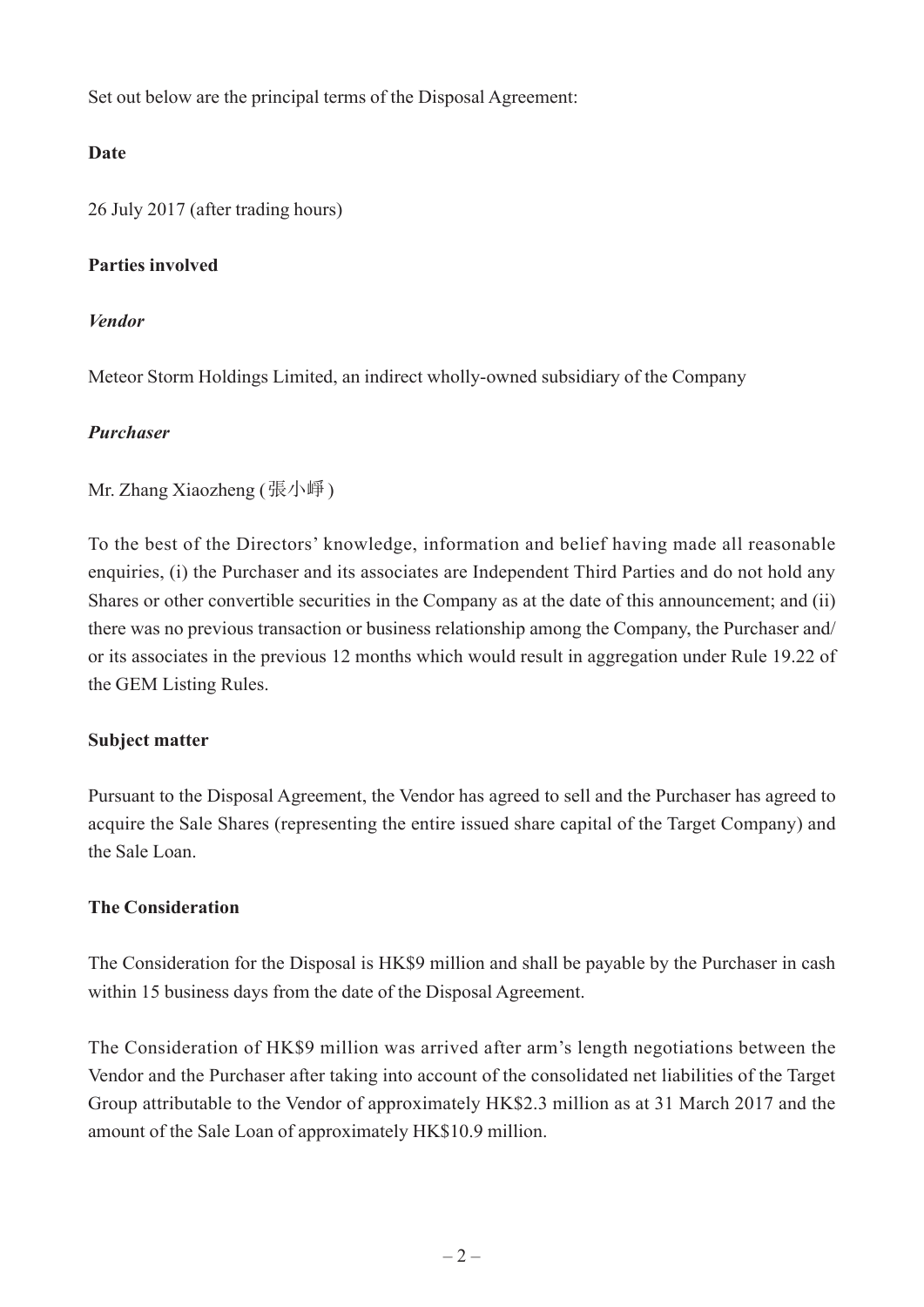#### **Completion**

Subject to payment of the Consideration in accordance with the Disposal Agreement and completion of due diligence by the Purchaser, the Completion shall take place within 30 days from the date of the Disposal Agreement, or such other date as may be agreed between the Vendor and the Purchaser.

Upon Completion, members of the Target Group will cease to be subsidiaries of the Company and their financial results will no longer be consolidated into the financial results of the Group.

#### **Information on the Target Group**

The Target Company is a company incorporated in Hong Kong with limited liability and is an investment holding company.

Members of the Target Group includes (i) the Target Company, (ii) its wholly-owned subsidiaries, namely, Maoming Prosten and WSQQT Company; and (iii) its non-wholly owned subsidiary, namely, Dianbai Cooperative.

Set out below is the shareholding structure of the Target Group as at the date of this announcement:



Maoming Prosten is a company incorporated in the PRC with limited liability and is directly wholly-owned by the Target Company. Maoming Prosten is principally engaged in trading of pharmaceutical products (Chinese medicine) and sales of health food.

WSQQT Company is a company incorporated in the PRC with limited liability and is directly wholly-owned by Maoming Prosten. WSQQT Company has no business operation as at the date of this announcement.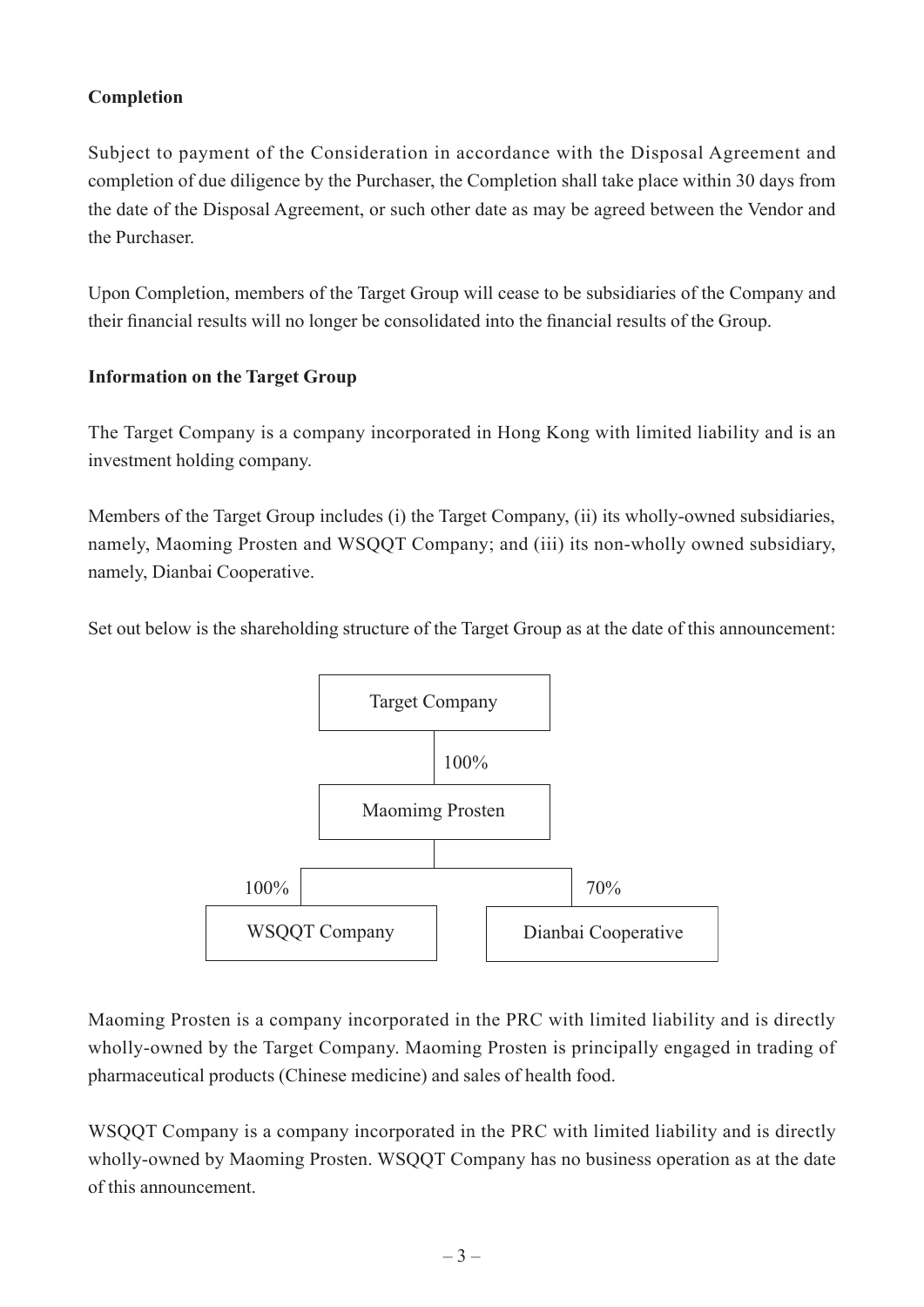Dianbai Cooperative is a cooperative established in the PRC and is owned as to 70% by Maoming Prosten. Dianbai Cooperative is principally engaged in the cultivation of longan and radix millettiae speciosae.

#### *Financial information of the Target Group*

Set out below is the financial information of the Target Group for the period from 19 August 2015 (being the date of incorporation of the Target Company) to 31 March 2017 prepared in accordance with the Hong Kong Financial Reporting Standards:

| For the period from |                                                                             |                      |
|---------------------|-----------------------------------------------------------------------------|----------------------|
|                     | <b>19 August 2015</b>                                                       |                      |
|                     | (being the date<br>of incorporation<br>of the Target Company)<br>year ended | For the              |
|                     |                                                                             |                      |
|                     |                                                                             |                      |
|                     | to 31 March 2016                                                            | <b>31 March 2017</b> |
|                     | <b>HK\$'000</b>                                                             | <b>HK\$'000</b>      |
| Loss before tax     | 715                                                                         | 1,104                |
| Loss after tax      | 715                                                                         | 1,104                |

As at 31 March 2017, the consolidated net liabilities of the Target Group was approximately HK\$2.3 million. The Target Group recorded losses before and after tax for the period from 19 August 2015 (being the date of incorporation of the Target Company) to 31 March 2017 given that it was still in early stage of development.

#### **Reasons for the Disposal and use of proceeds**

The Group is principally engaged in the trading, distribution & manufacturing of medical, pharmaceutical & healthcare food products (the "**Pharmaceutical Business**"); design, R&D, wholesale & retail of jewellery; and provision of money lending services.

The Group engaged in the Pharmaceutical Business since 2016. After reviewing the financial performance of the Target Group for the year ended 31 March 2017, the gross profit margin of the Target Group is lower than the gross profit margin of the remaining subsidiaries of the Group under the Pharmaceutical Business (the "**Remaining Pharmaceutical Subsidiaries**").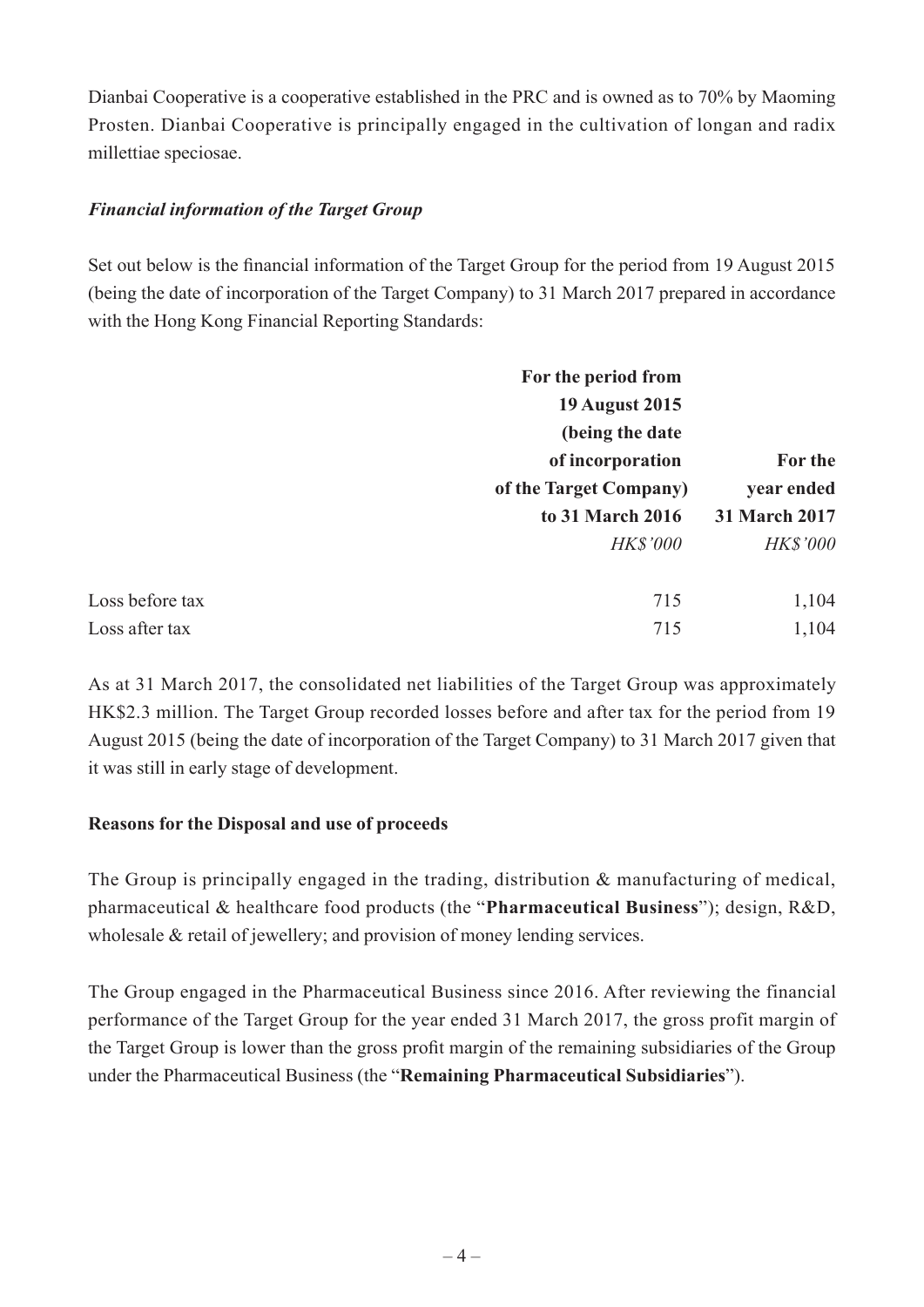The Board is of the view that the Disposal represents an opportunity to realise its investment in the Target Group and focus its resources on development of the Pharmaceutical Business through the Remaining Pharmaceutical Subsidiaries (including Sino Yao Shang Technology Limited which, through its subsidiaries, has obtained the licenses such as the pharmaceutical operation permit (藥 品經營許可證), the medical equipment operation permit (醫療器械經營企業許可證) and the good supply practices (GSP) certificate (藥品經營質量管理規範認證證書) and is principally engaged in the sales of pharmaceuticals, healthcare products and pharmaceutical consumables).

It is expected that the Group will record an estimated gain of approximately HK\$0.3 million (subject to final audit) from the Disposal upon Completion, being calculated based on the amount of the Consideration, the consolidated net liabilities of the Target Group as at 31 March 2017, the amount of the Sale Loan and the relevant expenses and transaction costs.

The net proceeds from the Disposal is expected to be approximately HK\$8.9 million. The Company intends to apply such amount for general working capital of the Group.

Having considered the foregoing, the Directors consider that the terms and conditions of the Disposal Agreement are on normal commercial terms and that the entering into the Disposal Agreement is in the interests of the Company and the Shareholders as a whole.

## **GEM LISTING RULES IMPLICATION**

As the highest applicable percentage ratio (as defined under the GEM Listing Rules) in respect of the Disposal exceeds 5% but is less than 25%, the Disposal constitutes a discloseable transaction for the Company and is subject to reporting and announcement requirements under Chapter 19 of the GEM Listing Rules.

#### **TERMS AND DEFINITIONS**

In this announcement, unless the context otherwise requires, the following expressions shall have the following meanings when used herein:

| "Board"   | the board of Directors                                                                                                       |
|-----------|------------------------------------------------------------------------------------------------------------------------------|
| "Company" | Prosten Health Holdings Limited, a company incorporated in<br>the Cayman Islands with limited liability, the shares of which |
|           | are listed on the GEM (stock code: 8026)                                                                                     |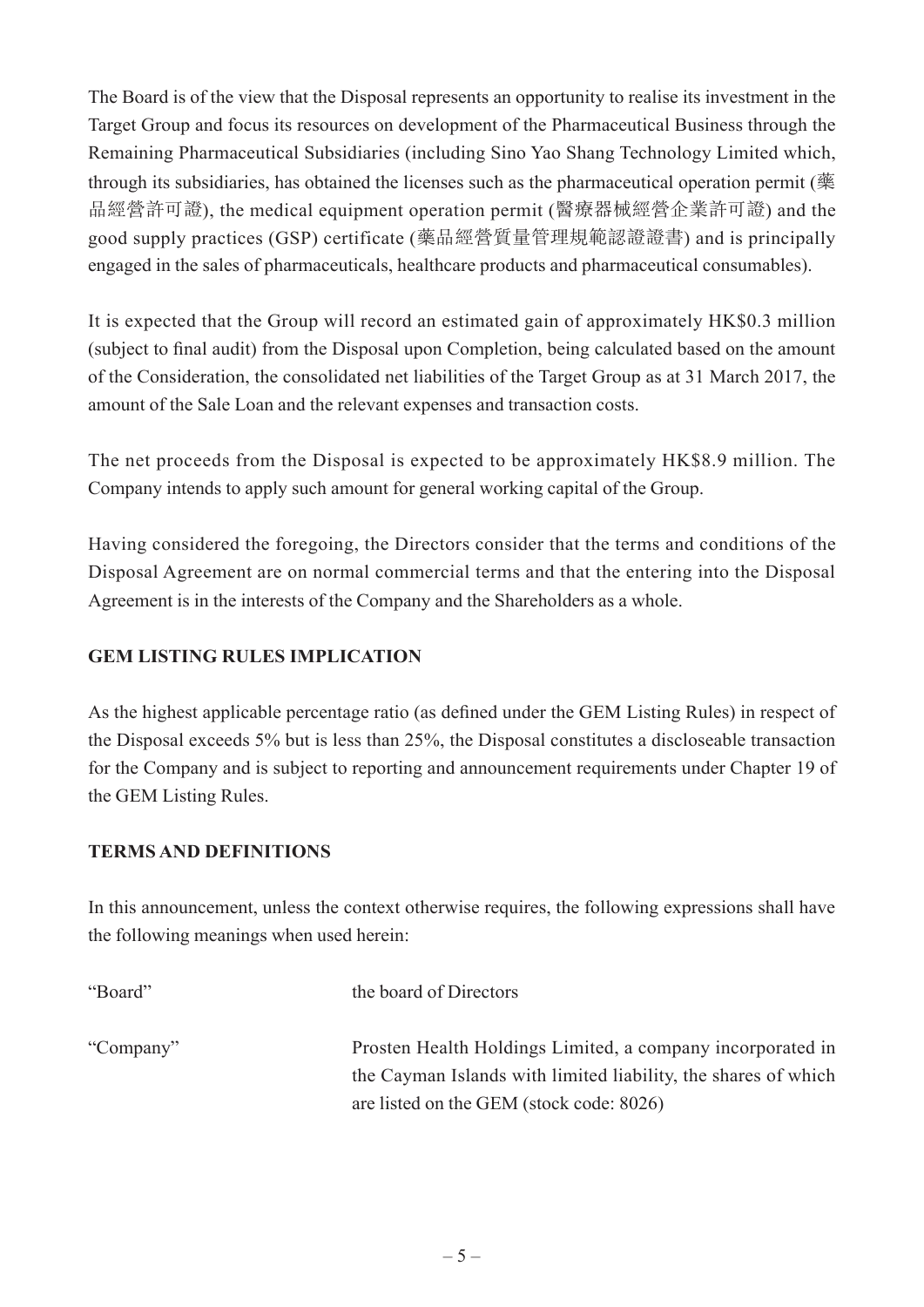| "Completion"                   | completion of the Disposal                                                                                                                                                     |
|--------------------------------|--------------------------------------------------------------------------------------------------------------------------------------------------------------------------------|
| "Completion Date"              | date of the Completion                                                                                                                                                         |
| "connected person(s)"          | has the meaning ascribed thereto under the GEM Listing Rules<br>and the word "connected" shall be construed accordingly                                                        |
| "Consideration"                | the consideration of HK\$9 million for disposal of the Sale<br>Shares and the Sale Loan pursuant to the Disposal Agreement                                                     |
| "Dianbai Cooperative"          | 茂名市電白區長達種養殖專業合作社 (Maoming Dianbai<br>Prosten Cultivation Cooperative *), a cooperative established<br>in the PRC and an indirect 70% owned subsidiary of the Target<br>Company |
| "Director(s)"                  | the director(s) of the Company                                                                                                                                                 |
| "Disposal"                     | the disposal of the Sale Shares and the Sale Loan pursuant to<br>the Disposal Agreement                                                                                        |
| "Disposal Agreement"           | the agreement dated 26 July 2017 entered into between the<br>Vendor and Purchaser in relation to the Disposal                                                                  |
| "GEM"                          | the Growth Enterprise Market of the Stock Exchange                                                                                                                             |
| "GEM Listing Rules"            | the Rules Governing the Listing of the Securities on the GEM                                                                                                                   |
| "Group"                        | the Company and its subsidiaries                                                                                                                                               |
| "HK\$"                         | Hong Kong dollars, the lawful currency of Hong Kong                                                                                                                            |
| "Hong Kong"                    | Hong Kong Special Administrative Region of the PRC                                                                                                                             |
| "Independent Third Party(ies)" | third party(ies) and its/their ultimate beneficial owner(s) which<br>are independent of the Company and its connected persons and<br>their respective associates               |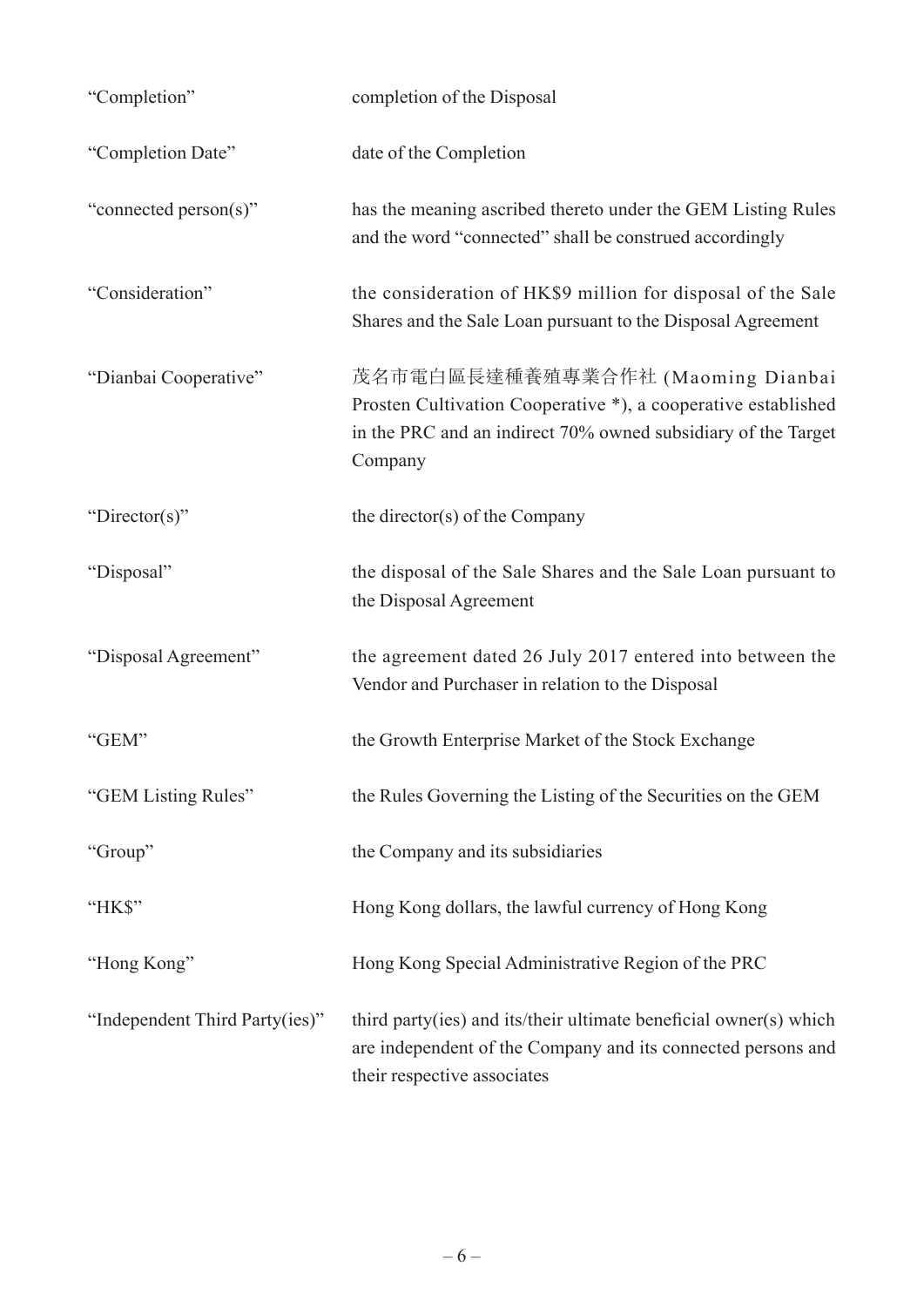| "Maoming Prosten" | 茂名市長達藥業有限公司 (Maoming Prosten Pharmaceutical<br>Company Limited *), a company incorporated in the PRC with<br>limited liability and an indirect wholly-owned subsidiary of the<br><b>Target Company</b> |
|-------------------|--------------------------------------------------------------------------------------------------------------------------------------------------------------------------------------------------------|
| "PRC"             | the People's Republic of China                                                                                                                                                                         |
| "Purchaser"       | Mr. Zhang Xiaozheng (張小崢)                                                                                                                                                                              |
| "Sale Loan"       | the shareholder loan that the Target Group owes the Vendor as<br>at the date of the Disposal Agreement                                                                                                 |
| "Sale Shares"     | the entire issued share capital of the Target Company                                                                                                                                                  |
| "Share(s)"        | ordinary share(s) of HK\$0.1 each in the share capital of the<br>Company                                                                                                                               |
| "Shareholder(s)"  | holder(s) of the Shares                                                                                                                                                                                |
| "Stock Exchange"  | The Stock Exchange of Hong Kong Limited                                                                                                                                                                |
| "Target Company"  | Meteor Investment (H.K.) Limited, a company incorporated in<br>Hong Kong with limited liability                                                                                                        |
| "Target Group"    | the Target Company and its subsidiaries                                                                                                                                                                |
| "Vendor"          | Meteor Storm Holdings Limited, a company incorporated in<br>the British Virgin Islands with limited liability and an indirect<br>wholly-owned subsidiary of the Company                                |